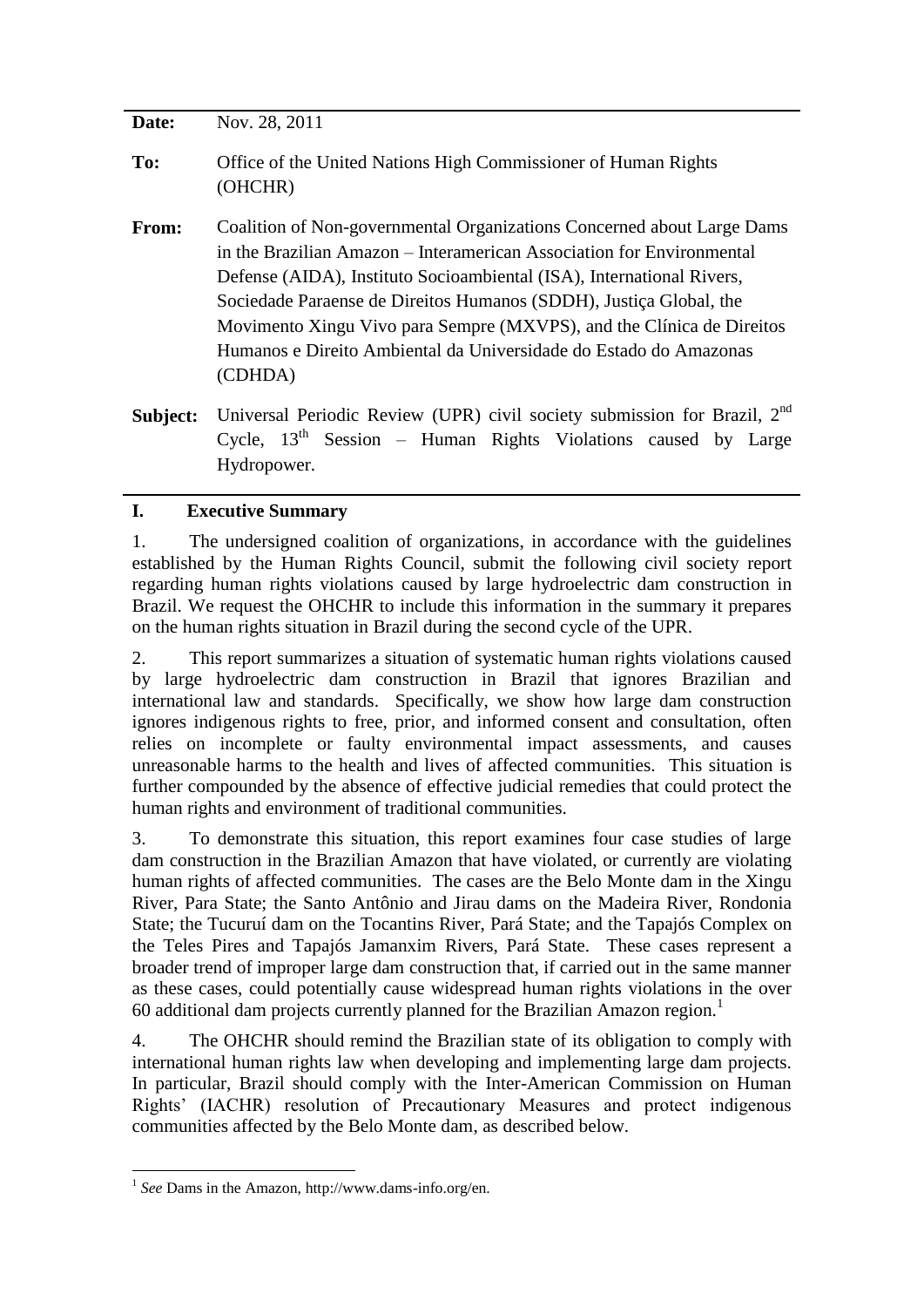## **II. Belo Monte**

#### a) Description of the Project

5. The Belo Monte Hydroelectric Dam is under construction on the Xingu River near the town of Altamira, Para State. If built, the Belo Monte dam would be the third largest in the world, flood an area of over 516 km² and divert nearly 80% of the river's water, effectively drying out a 100 km stretch known as the *Volta Grande* (Big Bend). The consortium of companies constructing the dam estimate that the project will displace over 20,000 people, and the federal indigenous agency, the National Indian Foundation (FUNAI), predicts that at least two indigenous communities in the *Volta Grande* will also be displaced.

#### b) Failure to Comply with the IACHR's Precautionary Measures

6. Responding to an urgent request sent by affected communities, on April  $1<sup>st</sup>$ , 2011, the Inter-American Commission on Human Rights (IACHR) published a resolution urging the State of Brazil to implement Precautionary Measures protecting the rights of  $12$  indigenous communities<sup>2</sup> threatened by the construction of the Belo Monte Dam.<sup>3</sup> Despite the urgent and serious threats the dam poses for the rights of these communities, the Brazilian government has refused to implement the IACHR's Precautionary Measures, and instead has assumed a confrontational and aggressive posture toward the  $IACHR$ ,<sup>4</sup> pulling its candidate for Commissioner,<sup>5</sup> recalling its ambassador to the Organization of American States,<sup>6</sup> allegedly withholding its annual contribution to the OAS in protest, $^7$  and failing to appear at a Working Group Meeting during the IACHR sessions in October 2011. Despite the IACHR's reiteration of the Precautionary Measures on August 3, Brazil has yet to comply adequately with the IACHR resolution.

<span id="page-1-0"></span>c) Lack of Free, Prior, and Informed Consultation and Consent

7. The communities of the Xingu basin have not been adequately consulted $8$  prior to approval of the Belo Monte dam and have not given their free, prior, and informed

<sup>1</sup> <sup>2</sup> The beneficiary communities include: Arara da Volta Grande; Juruna da Paquiçamba; Juruna do km 17; Xikrin de Trincheira Bacajá; Asuriní de Kaotinemo; Kararaô da TI Kararaô; Kayapó da TI Kararaô; Parakanã de Apyterewa; Araweté do Igarapé Ipixuna; Arara da TI Arara; Arara da Cachoeira Seca; and indigenous communities in voluntary isolation in the TI Ituna/Itatá.

<sup>3</sup> IACHR, Resolution on precautionary measures MC-382-10, April 1, 2011.

<sup>&</sup>lt;sup>4</sup> The Ministry of Foreign Relations on April 5, 2011 publically rejected the resolution as being "unjustifiable" and "rash." Ministry of Foreign Relations, Press Release No 142, *Brasil considera medidas da OEA sobre Belo Monte "precipitadas e injustificáveis"*, Apri 5, 2011, *available at:*  http://blog.planalto.gov.br/brasil-considera-medidas-da-oea-sobre-belo-monte-precipitadas-einjustificaveis/.

Ambassador Caseas has yet to receive orders from the government to return to his post in Washington, *see* Folha de São Paulo, *Dilma retalia OEA por Belo Monte e suspende recursos*, April 30, 2011, *available at:* http://oglobo.globo.com/pais/noblat/posts/2011/04/30/dilma-retalia-oea-por-belo-montesuspende-recursos-376625.asp

<sup>6</sup> O Globo, *Vannuchi não é mais candidato á OEA*, April 13, 2011, *available at:*  http://www.fazenda.gov.br/resenhaeletronica/MostraMateria.asp?page=&cod=714730

<sup>7</sup> O Estado de São Paulo, *Brasil não paga OEA por causa de Belo Monte*. Oct. 20, 2011, *available at:* [http://www.estadao.com.br/noticias/impresso,brasil-nao-paga-oea-por-causa-de-belo-monte-](http://www.estadao.com.br/noticias/impresso,brasil-nao-paga-oea-por-causa-de-belo-monte-,787892,0.htm)

[<sup>,787892,0.</sup>htm](http://www.estadao.com.br/noticias/impresso,brasil-nao-paga-oea-por-causa-de-belo-monte-,787892,0.htm) The government has never officially confirmed or denied these allegations of not disbursing its annual contribution.

<sup>8</sup> *See, e.g*, UN Human Rights Committee (HRC), *Human Rights Guidelines on Development-based displacement*, U.N. Doc E/CN.4/Sub.2/1997/7 Annex, July 2, 1997, art. 16; HRC, *Guiding Principles on*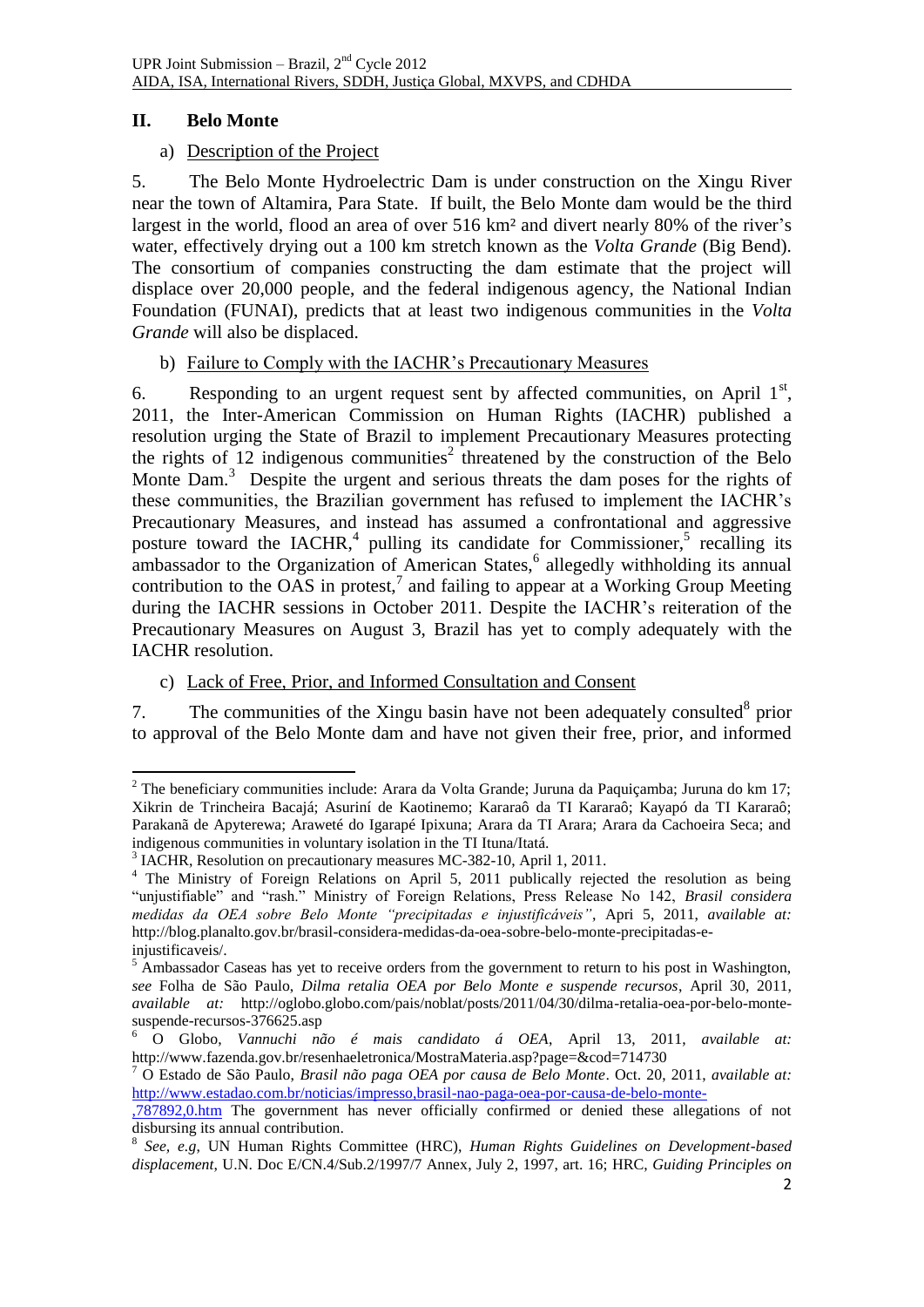<span id="page-2-0"></span>consent. The few public hearings held on the project presented many irregularities, were too few for the size of the affected population, and were restricted by the presence of the military.<sup>9</sup> The Brazilian State alleges that consultations with indigenous peoples are not required for Belo Monte because no actual indigenous reservation (*Terra Indígena*) will be flooded.

8. Also, affected communities did not have adequate access to information, as the complete environmental impact assessment (EIA) for the project was only available a few days before the hearings. Experts and government agents have since criticized the EIA for being incomplete (see below).

<span id="page-2-1"></span>9. Moreover, the hearings were only held in towns, which are difficult to access for the majority of rural and indigenous communities directly affected by the project, many of whom must travel up to two days by bus or boat to reach local towns.<sup>10</sup> The government did not provide transportation nor lodging for participants from rural communities.<sup>11</sup>

10. The public hearings were also not culturally adequate for indigenous communities and there were no interpreters present for local indigenous languages. FUNAI also held a round of short meetings in indigenous communities to discuss briefly some aspects of the project. However, according to indigenous leaders, these meetings did not clarify doubts for community members (many of whom had never seen a dam before in their lives) and FUNAI officials misleadingly told indigenous peoples that the meetings were not a consultation process, and that actual consultations would occur later on. $12$ 

d) Forced displacement

**.** 

11. According to official estimates, the dam will displace over 20,000 people including peasant farmers, traditional fishing villages, and residents of Altamira.<sup>13</sup> Experts have calculated that twice this number may be displaced and FUNAI has predicted that among the displaced persons will be two indigenous communities from the Volta Grande area, Juruna de Paquiçamba and Arara da Volta Grande, due to the drying out of the river there.<sup>14</sup> Although construction on the project is in the initial

*Internal Displacement,* Principle 7.3, U.N. Doc E/CN.4/1998/53/Add.2 Annex, Feb, 11 1998; Special Rapporteur on Adequate Housing, Miloon Kothari, Basic Guiding Principles on Development based Evictions and Displacements, par. 37, U.N. Doc A/HRC/4/18 Annex I, Feb. 5, 2007.

<sup>&</sup>lt;sup>9</sup> See Federal Public Ministry, Public Civil Action complaint, April 7, 2010 in LISBOA, Marijane Vieira; ZAGALLO, José Guilherme Carvalho (eds.). *Relatoria nacional do direito humano ao meio ambiente: Relatório da missão Xingu sobre violações de direitos humanos no licenciamento da usina hidrelétrica de Belo Monte*. Curitiba: Plataforma Dhesca Brasil, April 2010. pag. 48-49.

<sup>10</sup> MAGALHÃES, S.; HERNANDEZ, F. (eds). *Painel de Especialistas: análise crítica do Estudo de Impacto Ambiental do Aproveitamento Hidrelétrico de Belo Monte*, Sept 29, 2009, pag 19 [hereinafter "Panel of Specialists"].

<sup>&</sup>lt;sup>11</sup> See LISBOA & ZAGALLO, supra note [9,](#page-2-0) pag. 48-49.

<sup>&</sup>lt;sup>12</sup> According to José Carlos Arara, leader of the Arara da Volta Grande: "we signed a document to prove that these were not indigenous consultations, but rather that they were finishing a report together with the community. Days later I go up to the FUNAI office in Altamira where picked up this DVD which is written here on front 'indigenous consultation.' I almost fell backwards when I actually saw what this was about and I learned that we had been deceived in our own village, within our own house." For interview, see: http://www.youtube.com/watch?v=zdLboQmTAGE

<sup>&</sup>lt;sup>13</sup> Information available in:: [http://www.inesc.org.br/noticias/noticias-gerais/2011/fevereiro/indigenas](http://www.inesc.org.br/noticias/noticias-gerais/2011/fevereiro/indigenas-vao-a-europa-criticar-belo-monte/)[vao-a-europa-criticar-belo-monte/.](http://www.inesc.org.br/noticias/noticias-gerais/2011/fevereiro/indigenas-vao-a-europa-criticar-belo-monte/)

 $14$  FUNAI Parecer Técnico no. 21/2010, de 30 de setembro de 2009.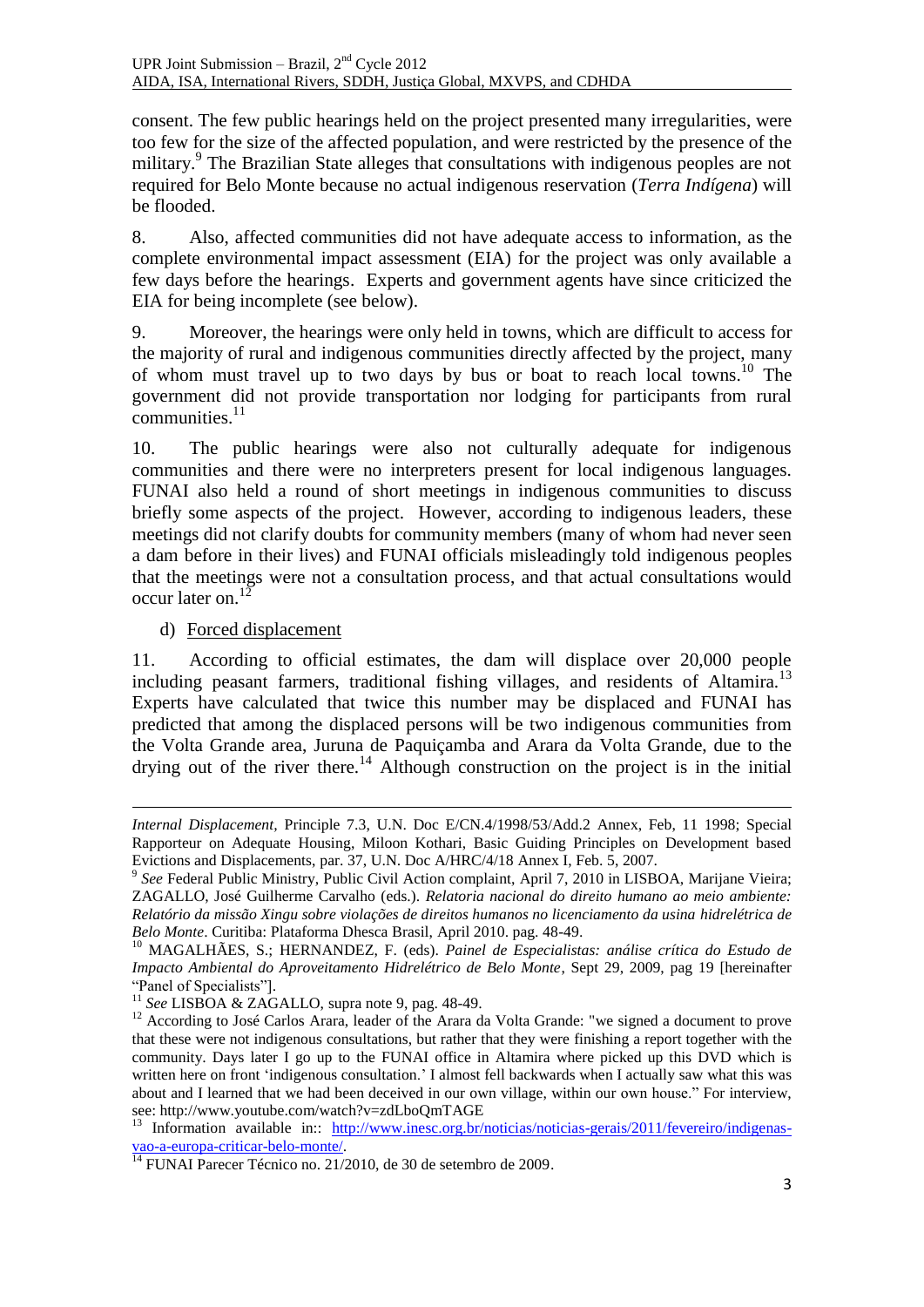stages, already there have been cases of forced evictions<sup>15</sup> and the government has not conducted detailed plans to determine (a) what families will be displaced; (b) when each family will be displaced; (c) criteria for indemnifying families; (d) when indemnifications will be paid; or (e) where families will be relocated; despite being required to do so by federal agencies and the Federal Public Ministry.<sup>16</sup>

e) Errors in the EIA

12. The  $EIA<sup>17</sup>$  developed for Belo Monte did not provide sufficient information for affected communities to fully understand the impacts the project will cause, thereby violating several international standards. <sup>18</sup> The studies omitted important information concerning potential impacts and appropriate mitigation measures to ensure the rights of affected populations. In response, a group of scientists, experts, and university professors formed a Panel of Experts,<sup>19</sup> and produced a report identifying gaps in the EIA's information, methodological inconsistency, and information that was misleading or misinterpreted.<sup>20</sup>

13. The technical teams of the Brazilian Institute for the Environment and Natural Resources (IBAMA, a federal agency) and FUNAI acknowledged flaws in the studies, namely, the lack of studies about the impacts on the Tircheira-Bacajá, Xipaya, and Kuruaya indigenous reservations, $2^1$  the lack of information about the impacts to the Volta Grande region, $^{22}$  negligence in health risk assessments, underestimating migration flows,<sup>23</sup> and not fully understanding cultural loss to traditional communities.<sup>24</sup>

14. Due to these problems, both IBAMA and FUNAI established a list of 66 conditions that should have been complied before moving forward with the project.<sup>25</sup> Despite the fact that the majority of these conditions have yet to be complied with, IBAMA approved the licenses permitting construction on the project in 2011.

- f) Violations of the rights to life, personal integrity, and health
	- *a. Accumulation of toxic substances in the reservoir*

15. With regard to health, the dam reservoir will likely accumulate excessive toxic substances such as mercury, chromium, nickel, lead, zinc, nitrates, E. Coli bacteria, and

**.** 

<sup>15</sup> *See, e.g.* MXVPS, Press release, *Norte Energia toma terra de ribeirinhos à força sem pagar pela área e parte da produção*, Sept. 16, 2011. [http://www.xinguvivo.org.br/2011/09/16/norte-energia-toma-terra-de](http://www.xinguvivo.org.br/2011/09/16/norte-energia-toma-terra-de-ribeirinhos-a-forca-sem-pagar-pela-area-e-parte-da-producao/)[ribeirinhos-a-forca-sem-pagar-pela-area-e-parte-da-producao/](http://www.xinguvivo.org.br/2011/09/16/norte-energia-toma-terra-de-ribeirinhos-a-forca-sem-pagar-pela-area-e-parte-da-producao/)

<sup>&</sup>lt;sup>16</sup> Federal Public Ministry of Para, Public Civil Action complaint n°. 0001618-57.2011.4.01.3903, Sept. 21, 2011, p5.

<sup>&</sup>lt;sup>17</sup> Environmental Impact Studies are required by Brazilian Law, Law 6.938/81, art 9, and Principle 17 of the Rio Declaration.

<sup>&</sup>lt;sup>18</sup> *See, e.g.* Sources cited *supra* note [8;](#page-1-0) Convention on Biological Diversity, art. 14; Rio Declaration, Princípio 17.

<sup>&</sup>lt;sup>19</sup> The Panel of Specialists is made up by 38 specialists from national and international universities and institutions. *See* Panel of Specialists, supra note [10.](#page-2-1)

<sup>20</sup> *Id*., pag 11.

<sup>21</sup> FUNAI, Parecer Técnico No. 21/2010, Sept. 30, 2009, pag. 67-68 & 97

<sup>22</sup> Id., pag. 95; IBAMA, Parecer No 06/2010, Jan. 26, 2010.

<sup>&</sup>lt;sup>23</sup> The FUNAI criticized the EIA and pointed out that in the case of the Santo Antonio dam in Rondônia, Brazil, promoters predicted that up to 45,000 people would arrive at the height of the construction, but that number had been reached during Just the initial phases of construction. FUNAI Parecer Técnico 21 Sept. 20, 2009, pag 23.

<sup>&</sup>lt;sup>24</sup> *Id.*, pag. 36.

<sup>25</sup> IBAMA, Prior License No 342/2010, Feb 1, 2010, pg. 2-9.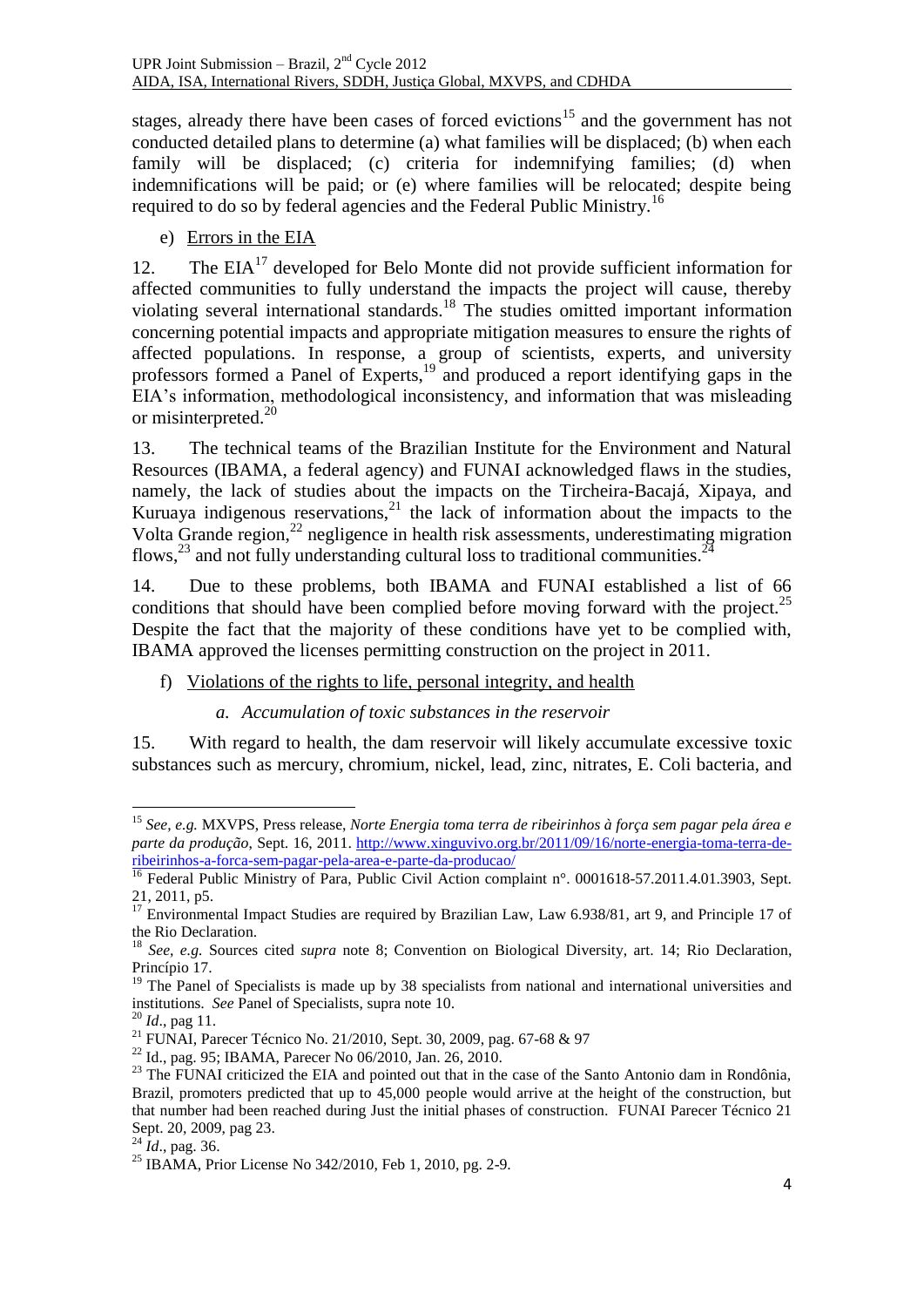pesticides and insecticides such as benzene, aldrin, dieldrin and glyphosate.<sup>26</sup> The accumulation of sediments and organic matter in the reservoir can cause a proliferation of algae on its surface, making the water unpotable, and increasing the presence of toxic cyanobacteria and metalmercúrio - extremely dangerous for the health of people and animals.<sup>27</sup> Thus far, the government has not installed new sewage and water treatment systems necessary for avoiding this outcome, demonstrating a total disregard for the rights to life, personal integrity and health of affected persons.

### <span id="page-4-0"></span>*a. Increased vector borne disease and health risks*

16. The Panel of Experts highlights that among the dam's main health impacts are the increase in vector borne diseases -- those transmitted by mosquitoes proliferating in still water, such as malaria and dengue. The report also predicts the proliferation of other diseases such as black fever, yellow fever, schistosomiasis (snail fever), philariasis, tuberculosis, leprosy, and intestinal parasites.<sup>28</sup>

#### g) Ineffectiveness of Judicial Remedies

17. In order to defend the rights and the environment of affected communities, from 2001 to 2011, the Federal Public Ministry of Pará filed fourteen Public Civil Action lawsuits against the project.<sup>29</sup> Although the dam's construction had already begun in March 2011, thus far only one of the fourteen lawsuits has reached a decision before a trial-level court. This lawsuit, alleging violation of indigenous rights to consultation, was finally ruled on by the appellate court level on Nov 9, 2011, after five years in the judicial system. The appellate level court ruled that indigenous consultations were not necessary and the case is waiting further appeal before the Supreme Judicial Court.<sup>30</sup>

18. The only judicial mechanism that could safeguard affected communities rights in this case while these fourteen lawsuits are ongoing, the *liminar* (temporary injunction), has proved completely ineffective. According to Brazilian law, since the State is the defendant in these cases, appellate courts have complete discretion to lift temporary injunctions without a legal basis. All of the injunctions requested by the Public Ministry on the Belo Monte dam have been lifted, some within a few hours of being granted. Given the lack of effectiveness of these injunctions, it is unlikely that there will be a final decision in any of the fourteen lawsuits before the project is finished.

 $\overline{\phantom{a}}$ 

<sup>29</sup> For a summary of all the lawsuits filed by the Federal Public Ministry, *see* Federal Public Ministry of Para, Tabla de Acompanhamento, *available at:*  http://www.prpa.mpf.gov.br/news/2011/Tabela%20de%20acompanhamento%20atualizada%20em%2004 10.pdf

<sup>26</sup> IBAMA, Parecer Tecnico nº. 114,pag 57-59.

<sup>27</sup> *See* McCULLY, P., *Silent Rivers,* pag. 45-46 (2004). Cyanobacterium is a class in the kingdom of bacteria that carry out oxygenic photosynthesis, and can be toxic to animals living in the same environment or that drink water containing it. Methylmercury is a toxin to the central nervous system that can accumulate in food chains. The high content of methylmercury in reservoirs is due to the feeding of bacteria on decaying plants and biomass. These bacteria convert the mercury found in soil in a safe form into toxic methylmercury. World Commission on Dams,*, Dams and Development: A new Framework for Makeing Decisions*, pag 121 (2000), *available in*: http://www.unep.org/dams/WCD/report.asp

<sup>28</sup> COUTO, R. C., SILVA, J. M. *As questões de saúde no estudo de impactoambiental do Aproveitamento HidroeléctricoBeloMonte,* in Panel of Specialists, *supra* not[e 10.](#page-2-1) pag. 81-90.

<sup>&</sup>lt;sup>30</sup> MXVPS, Press Release, TRF1 vota contra reconhecimento de direitos indígenas e MPF recorrerá ao STF, Nov. 9, 2011, *available at:* http://www.xinguvivo.org.br/2011/11/09/1701/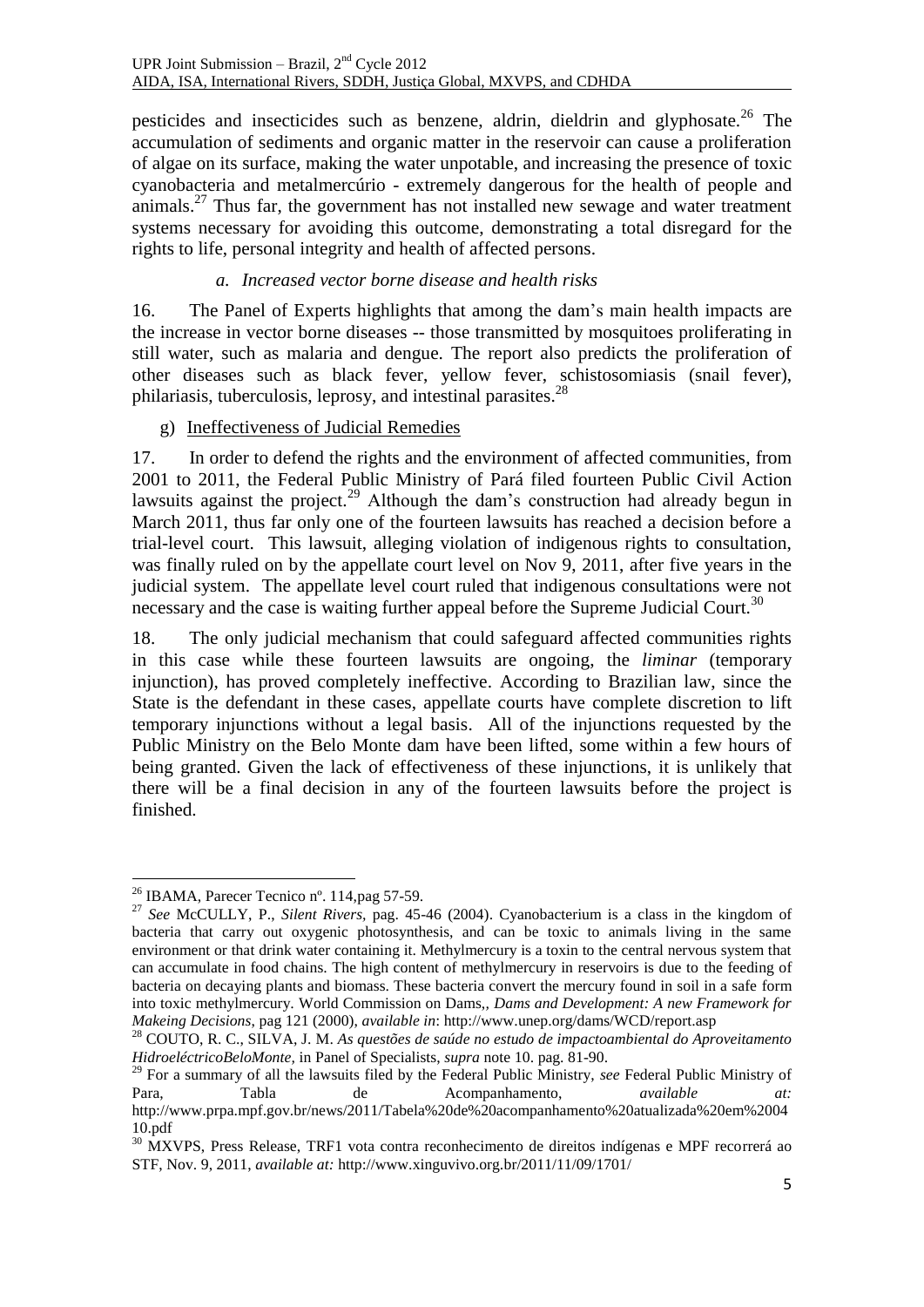## **III. Santo Antônio and Jirau Dams**

#### a) Project Description

19. The Madeira River<sup>31</sup> Hydroelectric Complex Project is central to the Peru-Brazil-Bolivia axis of the Initiative for Integration of Regional Infrastructure in South America (IIRSA). The project involves the construction of two large dams in the Madeira River, Rondonia state: Jirau, with an installed power of up to 3,300 MW, and Santo Antônio, with 3,150 MW. Both Jirau and Santo Antônio will be large dams, flooding at least 25,800 ha and 27,100 ha, respectively, and with retaining walls of 35.5 m and 60 m, respectively. Both dams are under construction and expected to enter operation in 2012.

#### b) Affected Communities

20. The construction of the Madeira River complex has negatively affected the lives and rights of many indigenous peoples and traditional communities that inhabit the area. Affected peoples include traditional fishing villages, indigenous peoples, extractive, rubber tappers, and peasant farmers, all who will lose access to traditionally occupied lands, thereby affecting their culture, subsistence practices, religious rituals and access to traditional medicines. According to the project's EIA, 1,089 indigenous people living in several different indigenous reservations will be affected due to increased risk of food safety, as well as increased rates of invasion by non-indigenous to extract natural resources and occupy lands. <sup>32</sup> In addition, the dam will affect indigenous people in voluntary isolation and at risk of cultural extermination.

c) Human Rights Violations

1

*a. Lack of Public Participation and Free, Prior and Informed Consultation and Consent*

21. Traditional and indigenous communities affected by the dams did not have access to adequate information or consultation procedures, and did not give their free, prior and informed consent to the project. Although people from Bolivia and several states in Brazil will be affected, public hearings were only held in the state of Rondonia, in the cities of Mutum, Porto Velho, Abunã and Aquariums. In these hearings there was also no real space for discussion on the feasibility of the project, clarification of doubts or a true process of public participation.

22. The project's EIA was also deficient and did not have information on the location of indigenous peoples living in voluntary isolation in the affected area, accurate data about the actual extent of flood hazard areas, alternatives to the project, nor a

<sup>&</sup>lt;sup>31</sup> The Madeira River is the widest and most important tributary of the Amazon River due to its biodiversity. This river receives water from the Andes Mountains and contributes to 35% of the sediment flowing in the direction of the Amazon. The surface of the Madeira River basin has almost 125 million hectares, which constitutes almost 20% of the Amazon basin. The richness of sediments and nutrients that they receive the waters of the region, it is estimated that the area of the Madeira River is one of the most biologically diverse of all the Amazon basin. SWITKES, Glenn, *The Cornerstone of IIRSA*, in: SWITKES, Glenn & BONILHA, Patricia, *Águas Turvas: Alertas Sobre as Conseqüências De Barrar O Maior Afluente Do Amazonas*, p. 16, International Rivers (2008).

<sup>&</sup>lt;sup>32</sup> For more information about the impacts of the Madiera River dams, *see* Plataforma Dhesca Brasil, *Violações de Direitos Humanos nas Hidrelétricas do Rio Madeira, Relatório Preliminar de Missão de Monitoramento*, April 2011, *available at:* http://www.dhescbrasil.org.br/attachments/449\_2011\_madeira\_%20missao%20seguimento\_revisao3.pdf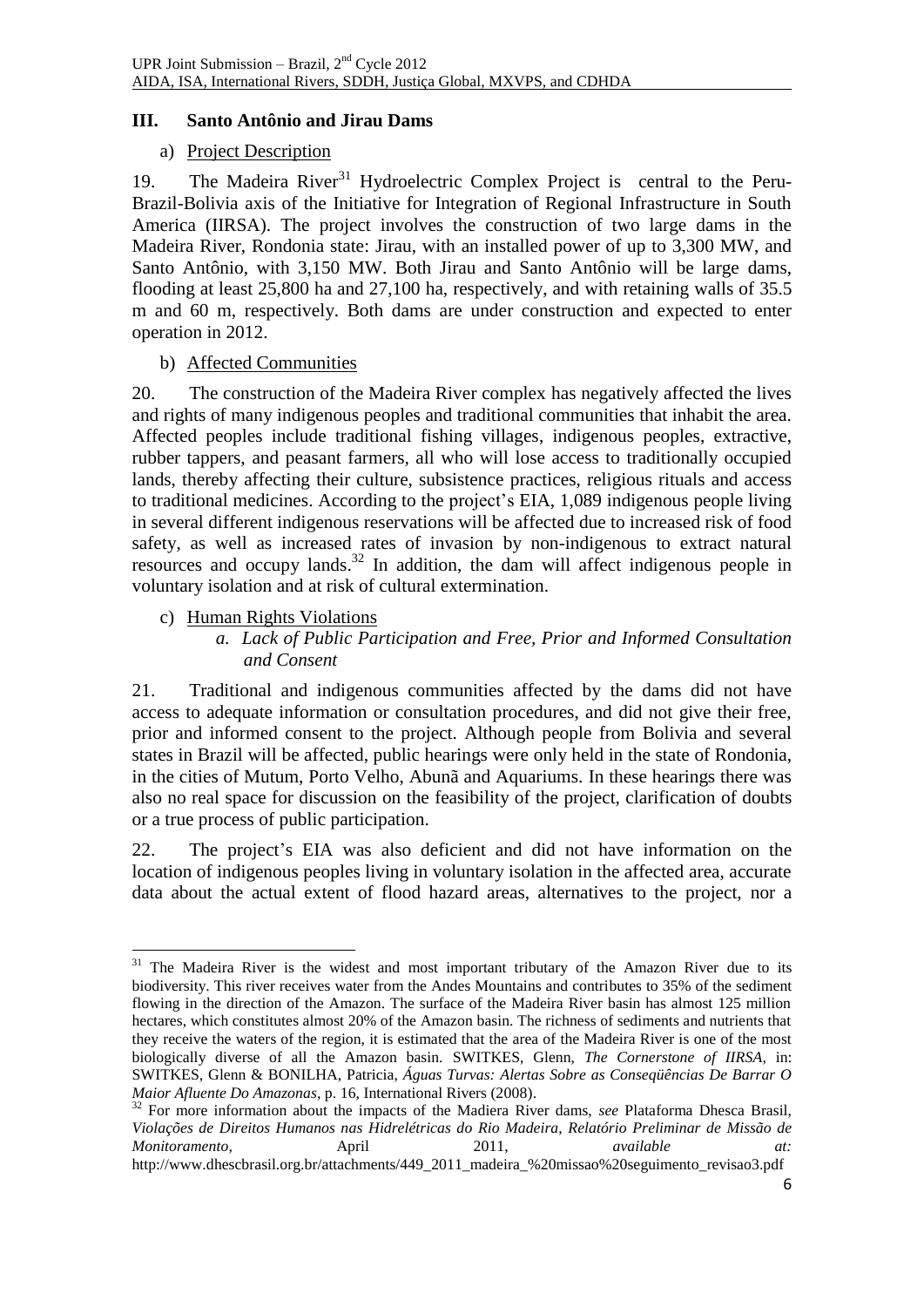justification for the need to build the complex.<sup>33</sup> In addition, the National Water Resources Council (CNRH) never ruled on the project, despite its requirement by Brazilian law for a project that has repercussions beyond the scope of the states in which it will be located, as well as the possible impacts on Bolivian territory.<sup>34</sup>

## <span id="page-6-0"></span>*b. Risks to human health*

23. The project entails violations of the rights to a healthy environment, life and health due to the environmental impacts produced by the flooding and damming of the river. Stagnant water in the reservoir will increase cases of malaria, dengue, Bolivian hemorrhagic fever, and other diseases in the region.<sup>35</sup>

24. There is also a risk of mercury poisoning due to the high probability of mercury methylation in the flooded areas.<sup>36</sup> Mercury can accumulate in the dam's reservoirs, thereby aggravating the current situation of mercury pollution in the area from artisanal gold mines that dump mercury into the environment and also from a naturally high presence of mercury in the soil in the area.<sup>37</sup>

#### d) Environmental Impacts *a. Biodiversity*

25. The construction of the complex will likely have a severe impact on the biodiversity of the region. The area surrounding the Madeira Complex has one of the highest levels of biodiversity and supports 750 species of fish, 800 species of birds and many endangered or undiscovered species.<sup>38</sup> Studies have estimated that 70% of existing fish species will disappear from the region within a year of finishing construction. <sup>39</sup> The project's construction is also increasing deforestation in the region, and one year after the first license was approved in 2007, studies reported a 600% increase in deforestation.<sup>40</sup>

## *b. Climate change impacts*

26. Large reservoirs in tropical regions that flood large areas already covered in biomass, such as those that will be created by the Madeira Complex, are responsible for a major source of methane emissions, a highly potent greenhouse gas, from the rotting

<sup>1</sup> <sup>33</sup> VILLEGAS N., Pablo, *Cuando el objetivo no es prever: Los estudios sobre los impactos de las represas del Río Madera en la salud*, in: CASTELLÓN QUIROGA, Iván, ENERGÍA, *Represas y Salud: La Problemática de las Represas en la Cuenca del Río Madera*, p. 38, La Paz, Bolivia: Artes Gráficas Sagitario (2009).

 $34$  Law No. 9.433, Art. 35(III), Federal Republico f Brazil, Jan. 8, 1997.

<sup>35</sup> VILLEGAS N., *supra* note [33](#page-6-0)

<sup>36</sup> *See* McCULLY, Patrick, *supra* note [27,](#page-4-0) pag. 45-46; LA ROVERE, E. L. e MENDES, F. E., *Tucuruí Hydropower Complex Brazil*, pp. 69-70, Case Study of the World Commission on Dams (2000). The high levels of methylmercury in reservoirs is due to feeding of bacteria on decaying plants and biomass, the bacteria convert the mercury found in a harmless form in the soil into toxic methylmercury. *Id*, p. 121.

<sup>37</sup> PERÉZ, Tamara et al., *Sensibilidad del Norte Amazónica a la contaminación por el Mercurio*, in CASTELLÓN QUIROGA, Iván, ENERGÍA, *supra* not[a 33,](#page-6-0) pp. 50.

<sup>&</sup>lt;sup>38</sup> At least 33 of the species registered in the EIA are on the list of the Convention on International Trade in Endangered Species (CITES). LISBOA, Marijane y NEVES BARROS, Juliana, *Violações de Direitos Humanos Ambientais no Complexo Madeira*, p. 9 &27, Relatora Nacional para o Direito Humano ao Meio Ambiente, São Paolo (2008).

<sup>39</sup> PIMENTEL, Spensy, *Ambientalistas temem impacto ecológico das usinas*, AGÊNCIA BRASIL, Sept. 2, 2006, (citing Aléxis Bastos from the NGO Rio Terra) *available at*: http://www.agenciabrasil.gov.br/noticias/2006/09/02/materia.2006-09-02.1783909823/view.

<sup>40</sup> *Madeira Dam Project Threatens the Largest Tributary of ihe Amazon*, in IDB Watch, No. 2, pg. 5, April 5, 2008.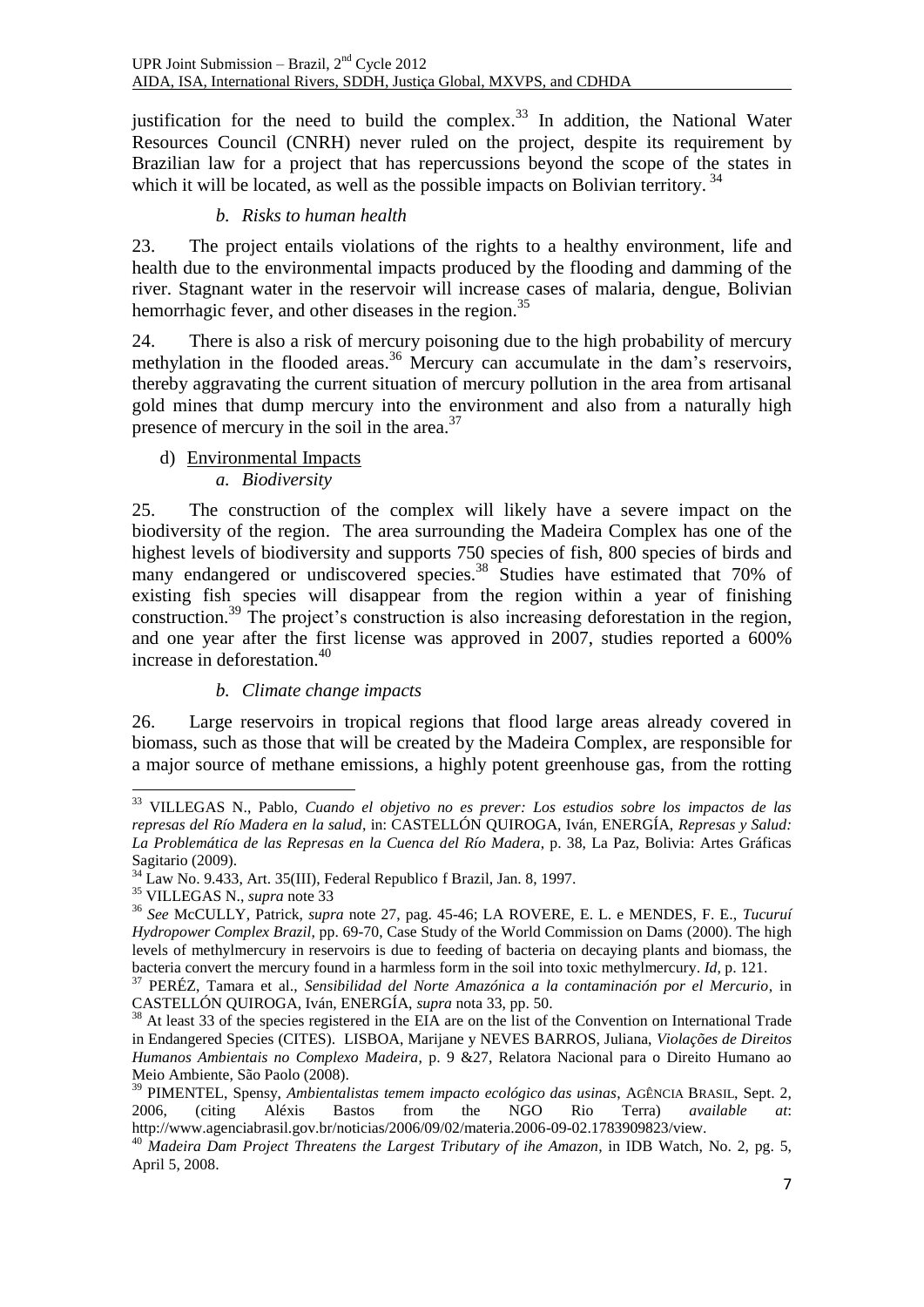vegetation.<sup>41</sup> These impacts to climate change, which will be quite significant, were not taken into account in the EIA nor the approval of the Madeira Complex.

e) Lawsuits against the Project

27. Since November 2008, human rights and environmental organizations and the Federal Public Ministry have presented several Public Civil Action lawsuits against the dam project.<sup>42</sup> The actions allege, among other things, a breach of the EIA, the noncompliance with the Preliminary License, lack of application of the precautionary principle, lack of resolution of the National Water Resources Council and lack of congressional authorization. Thus far, none of these lawsuits has been successful and all injunctions against the dam have been lifted.<sup>43</sup>

# **IV. Tucuruí**

# a) Project Description

<span id="page-7-0"></span>28. The UHE Tucuruí on the Tocantins River, Southeastern Pará state, began in the 1970s in order to subsidize use of energy for the aluminum industry.<sup>44</sup> The dam was designed for a maximum flow of  $100,000$  m<sup>3</sup>/s, with a reservoir that flooded an area of 2,850 km<sup>2,45</sup> The dam's poor planning has led to a serious reduction in the quality of water, doubled the local population, provoking problems in the region's insufficient health infrastructure, increased rates of malaria, decimated fish populations, and forcefully displaced indigenous communities, among other problems. Despite being in operation for several years, the problems caused by the dam have not been properly investigated nor have there been compensation for victims.

b) Indigenous Communities Affected

29. The Tucuruí dam most severely affected the Parakanã, Asurini and Gaviões da Montanha indigenous peoples. The Parakanã had 38,700 hectares of its territory flooded, leading to the forced displacement of 247 people without their free, prior and informed consent. The relocation process was full of delays and mishandlings, with different parts of the community removed over a period of five years. Several families eventually left the resettlement area due to its inadequacy, leading to the disruption of their unity as a community.  $46 \overline{ }$ 

30. The Asurini people were located down-river from the Tucuruí dam, and therefore were not considered directly affected by the project. However, they were affected by the massive arrival of migrants looking for work, as well as by other

<sup>1</sup> <sup>41</sup> CASTELLÓN QUIROGA, Iván, *supra* note [33,](#page-6-0) p. 22.

<sup>42</sup> *See* AIDA, *Grandes Represas em América: ¿Pero el remédio que la enfermedad?*, p. 59 (2009), *available at:* http://www.aida-

americas.org/sites/default/files/InformeAIDA\_GrandesRepreseas\_BajaRes\_1.pdf <sup>43</sup> For information on the latest injunction lifted, *see*, Observatorio Eco, Justiça libera linhas de transmissão de Jirau e Santo Antonio, April 16, 2011, *available at*: <http://www.observatorioeco.com.br/justica-libera-linhas-de-transmissao-de-jirau-e-santo-antonio/>

The company hás since been privatized, and is now known as Cia Vale do Rio Doce. SDDH. *Criminalização dos movimentos sociais: O caso dos Atingidos por barragens na Amazônia Brasileira.*  pg. 1, *available at*: [http://www.sddh.org.br/comite.html.](http://www.sddh.org.br/comite.html)

<sup>45</sup> *See* La Rovere, E.L. and Mendes, F.E., *Tucuruí Hydropower Complex, Brazil*, pg. 7, (2000) A WCD case study prepared as part of the World Commission on Dams report. <sup>46</sup> *Id.* pg. xvi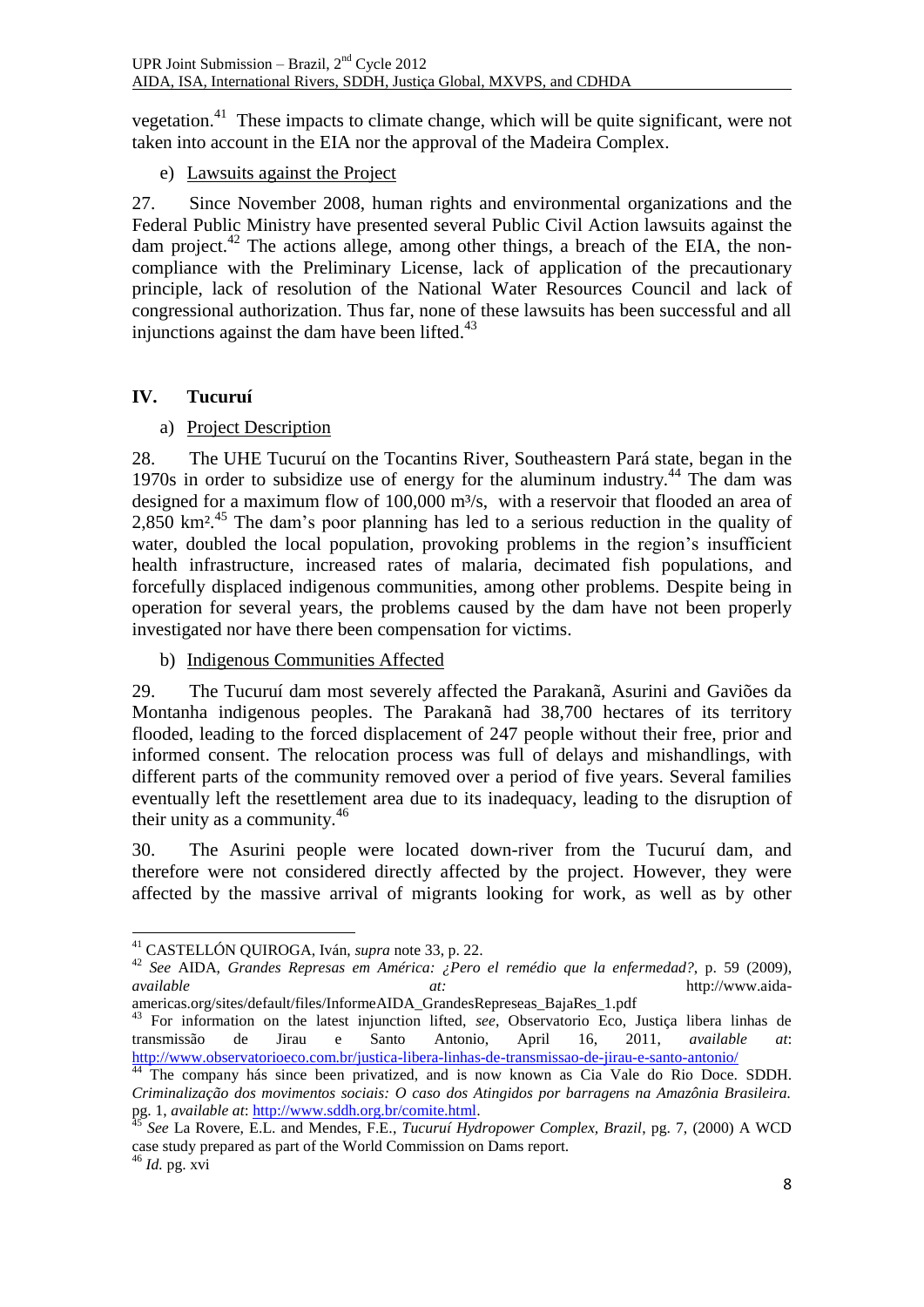affected people resettled by the dam. Eletronorte, the State-owned company leading the project's construction, did not provide adequate assistance to the Asurini people for the damages they suffered, citing a lack of funds, and the Asurini have not been properly compensated to date.<sup>47</sup>

31. The Gaviões da Montanha people were removed from their traditional lands to an adjacent area, a process which caused psychological harms and involved threats to their physical integrity. In a lawsuit filed against Eletronorte claiming psychological and material damages for injury, pain and suffering, the Brazilian courts ruled in favor of Eletronorte.<sup>48</sup>

c) Human rights impacts *a. Social impacts*

32. The economic and social impacts in the region of Tucuruí were greater than expected by project's proponents, affecting the livelihoods and the social, economic, and cultural development of rural populations. In total, more than 14,000 people were displaced to make room for the dam's massive reservoir, further exacerbating preexisting social problems.<sup>49</sup> In addition, the rural communities most affected by the dam have still not benefited from the electricity produced by the dam and have yet to be connected to the electric grid.

## *b. Uncontrolled Migration*

33. Thousands of workers migrated to the region with the promise of jobs from the construction of the dam, doubling the population in ten years and resulting in the creation of slums. With the completion of Phase I of the project in 1984, the region suffered a sudden and massive unemployment problem, causing rural homelessness and creating a climate of social disintegration.<sup>50</sup>

## *c. Forced displacement*

34. The government of Brazil issued Decree no. 78659 of November 11, 1976, declaring the area of Tucurui of public interest and opening the possibility of expropriating lands. Thereafter, INCRA carried out the relocation process by forcefully displacing affected families and arbitrarily assigning compensation, generating conflicts between Eletronorte and affected fishing villages, settlers along the Transamazonic highway, and urban residents affected by the dam. Eletronorte only agreed to compensate families for material improvements made on their lands, thereby ignoring the cultural, symbolic, social and historical value of the flooded areas. In total, the Tucuruí dam displaced between 25,000 and 35,000 people.<sup>51</sup>

## *d. Human Health Impacts*

35. The Tucurui dam's negative health impacts include outbreaks of diseases such as malaria, industrial accidents, cases of alcoholism and sexually transmitted diseases, and increased infant mortality.<sup>52</sup>

<sup>49</sup> *Id.* pg. xiii.

<sup>1</sup> <sup>47</sup> *Id.*

<sup>48</sup> *Id.* pg. xvii.

<sup>50</sup> *Id.*

<sup>51</sup> *Id.* pg. xiv. <sup>52</sup> *Id.*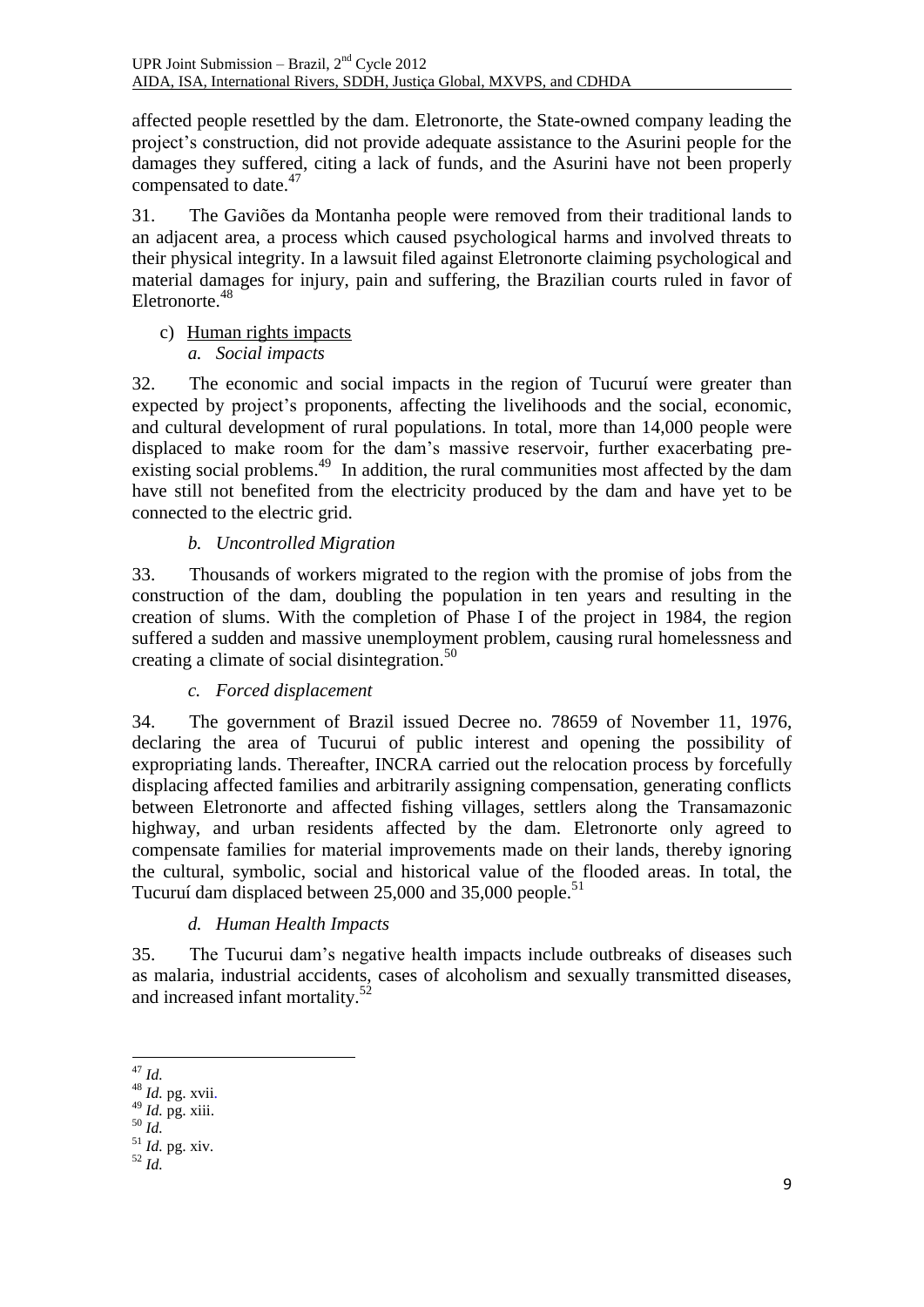36. The dam's reservoir has also caused the accumulation of high levels of mercury, principally due to gold mining activity in the area. There are still no conclusive studies about the dam's affect on the concentration of mercury in the reservoir. However, one study conducted by Finnish scientists showed that residents who ate fish from the reservoir, while having only a low level-risk of neurological damage from mercury poisoning, had mercury levels higher than those of other communities who consumed less fish from the reservoir.<sup>53</sup>

37. With the construction of the reservoir and the influx of migrants to the area, there have been outbreaks of mosquitoes as vectors of diseases such as malaria. In 1984 there were 10,000 cases of malaria in the region of Tucuruí, related to the construction and operation of the dam, according to entomological studies conducted by the National Institute for Amazonian Research  $\text{INPA}$ .<sup>54</sup> The filling of the reservoir also caused the proliferation of flies in the area that plagued local communities.<sup>55</sup>

d) Environmental Damage

38. The dam's construction also caused severe impacts on the region's biodiversity, preventing the reproduction of several fish species and affecting other plant and animal species as well. $56$  En total, 12 fish species died out in the area of the project, representing a loss of 28% of the species present in the reservoir and 18.8% of the species downstream.<sup>57</sup> In addition, there were drastic impacts on terrestrial biodiversity, including various types of mammals, such as marsupials, primates, cats, etc.<sup>58</sup>

# **V. Tapajós Hidroeletric Complex**

39. The Tapajós complex is planned for the Tapajos River basin and will dam the Teles Pires and Tapajós Jamanxim Rivers, Pará state. A total of eleven (11) hydroelectric dams (five in Teles Pires and six in Tapajós) proposed in the project will affect neighboring Muduruku,<sup>59</sup> Apiacás,<sup>60</sup> and Kaiabi<sup>61</sup> indigenous reservations and threatens to permanently change the region's social and environmental conditions. $62$ 

<sup>1</sup> <sup>53</sup> *Id.* pg. xv.

 $\int^{54}$  *Id.* 

<sup>55</sup> *See* TADEI, W.P.. .*O Gênero Mansonia (diptera: culicidae) e a proliferação de mosquitos na Usina Hidrelétrica de Tucuruí..* In: *Energia na Amazônia*, MPEG/UFPA/UNAMAZ (1996); SDDH, *Criminalização dos movimentos sociais: O caso dos Atingidos por barragens na Amazônia Brasileira,* pg. 1.

<sup>56</sup> For more information on these impacts, *see* FEARNSIDE, P. M., *Impactos ambientais da barragem de Tucuruí: Lições ainda não aprendidas para o desenvolvimento hidrelétrico na Amazônia*, (2002) pg. 04; SDDH, *Criminalização dos movimentos sociais: O caso dos Atingidos por barragens na Amazônia Brasileira.*

<sup>57</sup> La Rovere, E.L. and Mendes, F.E. *supra* not[e 45,](#page-7-0) pg. 60.

 $^{58}_{59}$  *Id.* p. xii.

<sup>59</sup> For more information on, *see* ISA, Povos Indígenas no Brasil, Munduruku, <http://pib.socioambiental.org/pt/povo/munduruku/795>

<sup>60</sup> For more information on, *see* ISA, Povos Indígenas no Brasil, Apiaka <http://pib.socioambiental.org/pt/povo/apiaka>

<sup>61</sup> For more information on, *see* ISA, Povos Indígenas no Brasil, Kaiabi <http://pib.socioambiental.org/pt/povo/kaiabi/273>

<sup>62</sup> Agência Nacional de Águas (ANA), *Plano Estratégico de Recursos Hídricos da Bacia Amazônica – Afluentes da Margem Direita (PERH-MDA)*, Vol. 1, Ch 15, pg 62-63, June 29, 2011, *available at:*  [http://margemdireita.ana.gov.br/default.asp.](http://margemdireita.ana.gov.br/default.asp)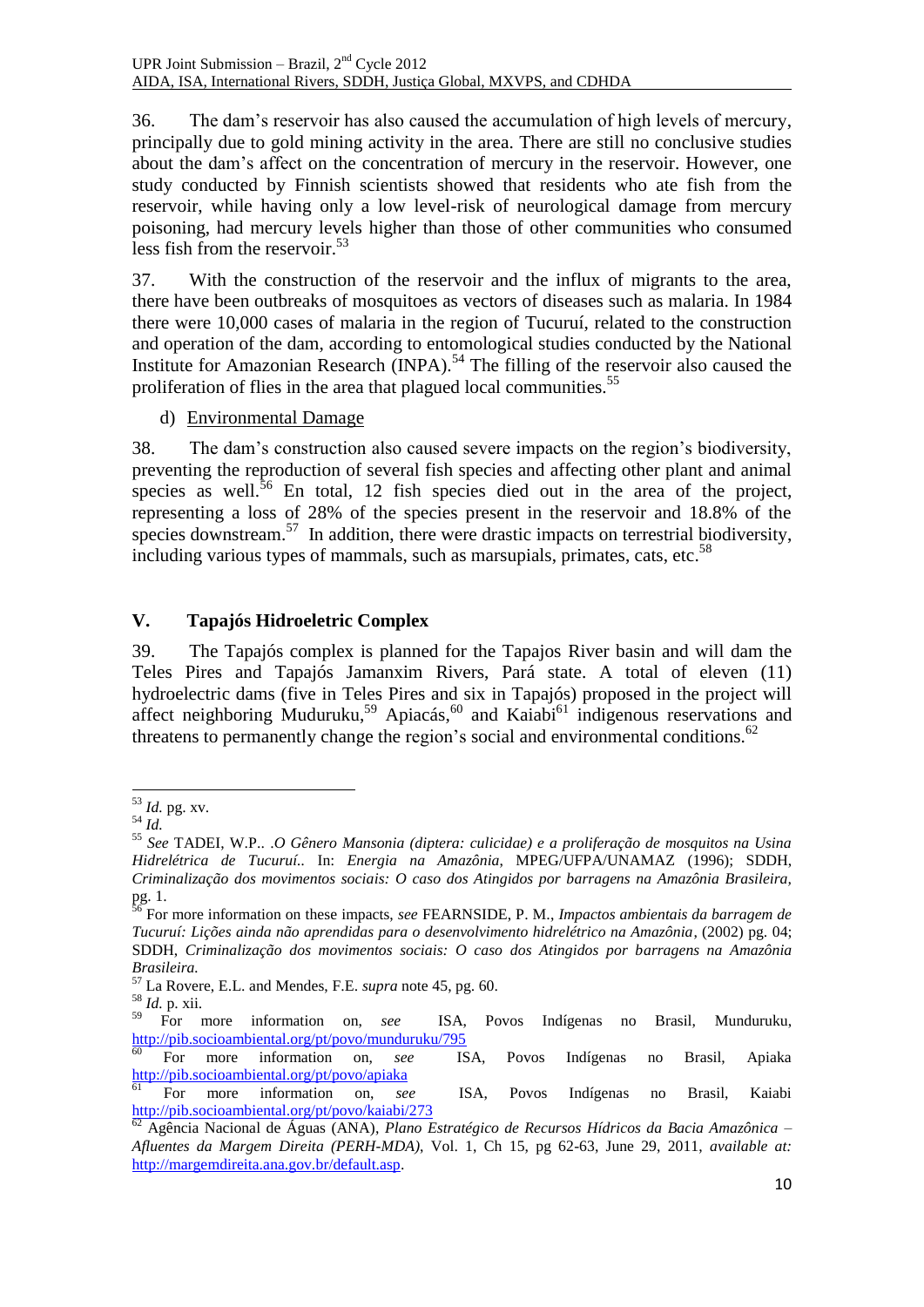40. The Tapajós Hydroeletric Complex represents another example of the federal government's strategy to circumvent indigenous rights to free, prior and informed consultations and consent in large dam projects. Between 2007 and 2011, the federal government has adopted a series of decisions aimed at defining the number and location of power plants in the Tapajós basin. Yet despite the project's obvious impact on approximately 12,000 indigenous people, the government has yet to hold indigenous consultations or allow indigenous peoples to participate in the planning process.<sup>63</sup>

41. One of the Complex's dams, the São Manoel dam,  $64$  will be built less than two kilometers from the Kaiabi reservation on the Teles Pires River, and clearly illustrates how the government ignores indigenous peoples' rights to decide on the development and future of their territory. The São Manoel dam will likely cause direct impacts on the Kaiabi and Muduruku Reservations, as well as on indigenous communities living in voluntary isolation.<sup>65</sup> However, the government has not allowed these peoples to participate in the project's decision-making process, alleging it is not necessary because the project will not flood their reservations.

42. The Kaiabi, Apiacás, and Muduruku peoples only learned about the Tapajós Complex when the project's environmental permits were already being issued and there was no longer any chance to discuss the impacts on their territories.<sup>66</sup> As a result, the project's EIA have numerous problems, including a lack of information about cumulative impacts of all 11 dam projects on the rivers.<sup>67</sup> Instead of restarting the planning process to include the participation of affected communities, the government merely offered to negotiate the mitigation and compensation programs, arguing the decision to build the Complex was already taken and could not be renegotiated.

43. This lack of transparency and dialogue led the Muduruku and Kaiabi leaders to detain federal officials in their territory until the government agreed to a hearing between the communities and the Minister of Justice and the President's Office to discuss the case. Although they were finally granted a hearing with the government and signed an agreement on Nov 3, 2011, indigenous leaders subsequently denounced the government's lack of transparency and failure to fulfill its agreement to start a  $\frac{1}{2}$  consultation process.<sup>68</sup> So far the federal government has not taken any further steps to

1

<sup>63</sup> Ministério de Minas e Energia, "*Plano Decenal de Energia 2019*". pg 68, *available at:* [http://www.mme.gov.br/mme/galerias/arquivos/noticias/2010/PDE2019\\_03Maio2010.pdf](http://www.mme.gov.br/mme/galerias/arquivos/noticias/2010/PDE2019_03Maio2010.pdf)

 $\overline{64}$  According to the project's EIA: "The São Manoel plant does not interfere directly with indigenous lands, that is, it does not flood land currently marked or declared by FUNAI. The project is located, however, less than 2km from the border of the TI Kaiabi reservation and about 54km from the village Kururuzinho, the principal settlement of the indigenous community. Due to this reason, and also because of the existence of the Munduruku reservation about 150 km downstream, and evidence of the presence of isolated Indians (Pontal dos Apiaká reservation), we performed a study of the Indigenous component of the UHE São Manoel." EIA, Pag 49-51 *available at*: [http://siscom.ibama.gov.br/licenciamento\\_ambiental/UHE%20PCH/S%C3%A3o%20Manoel/RIMA%20](http://siscom.ibama.gov.br/licenciamento_ambiental/UHE%20PCH/S%C3%A3o%20Manoel/RIMA%20Final.pdf) [Final.pdf](http://siscom.ibama.gov.br/licenciamento_ambiental/UHE%20PCH/S%C3%A3o%20Manoel/RIMA%20Final.pdf)

 $^{65}$  Terra For a map of the area[: http://pib.socioambiental.org/caracterizacao.php?id\\_arp=5001](http://pib.socioambiental.org/caracterizacao.php?id_arp=5001)

<sup>&</sup>lt;sup>66</sup> Letter from the Kaiabi, Muduruku and Apiacás people denouncing the lack Fo information about the plans to dam the Rivers that pass through their traditional territory with 11 hydroelectric dams. *Available at:* <http://www.socioambiental.org/nsa/detalhe?id=3437>

<sup>67</sup> *See, Planejamento energético para o rio Teles Pires na Amazônia*, available at[:http://www.epe.gov.br/MeioAmbiente/Documents/Rimas/Rima%20-%20UHE%20Teles%20Pires.pdf](http://www.epe.gov.br/MeioAmbiente/Documents/Rimas/Rima%20-%20UHE%20Teles%20Pires.pdf)

<sup>68</sup> Federal Public Ministry of Para, Press Release, *Índios acusam governo de descumprir acordo sobre audiências de hidrelétrica no Teles Pires*, Nov. 17, 2011 *available at:*